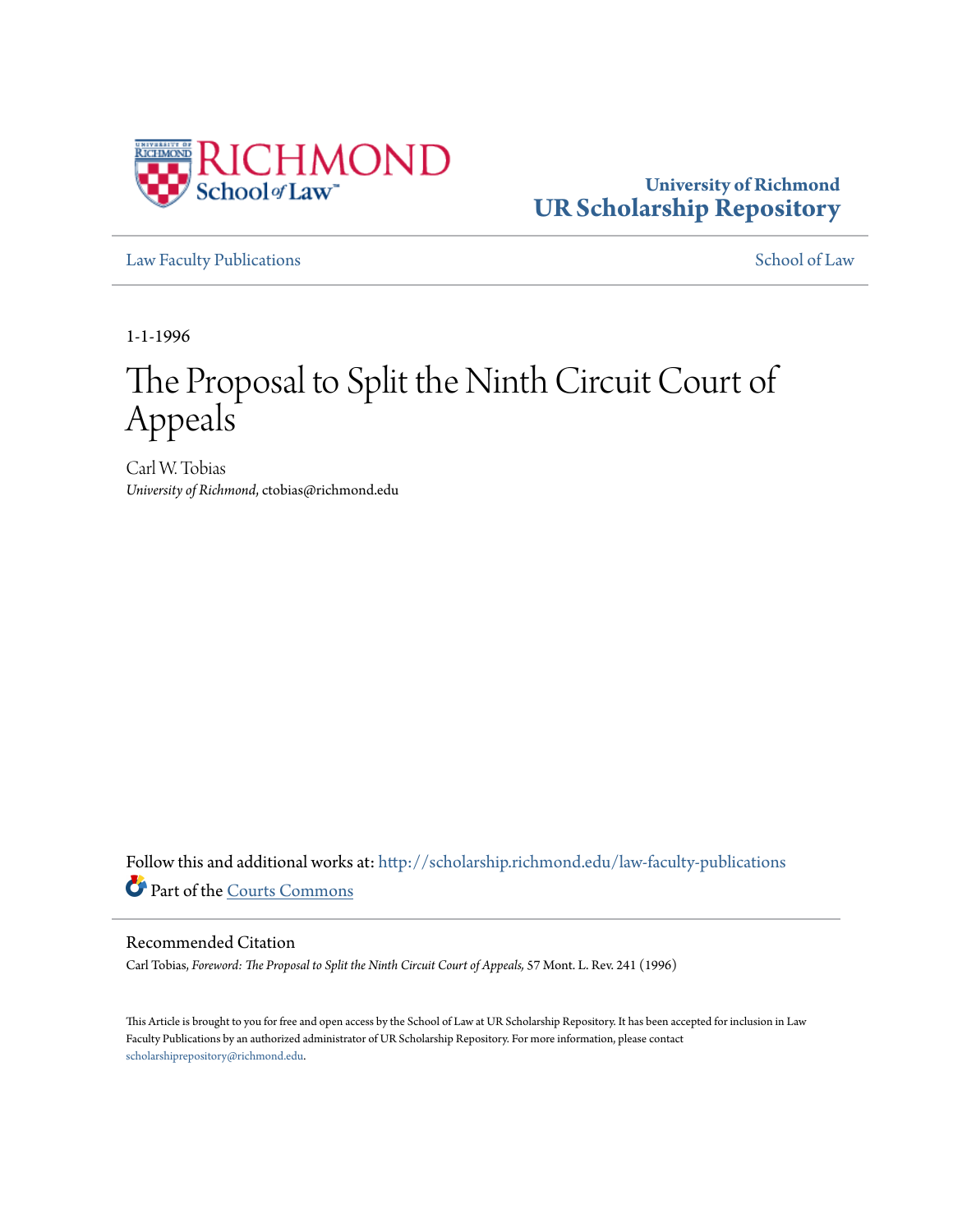## **SYMPOSIUM**

### **FOREWORD: THE PROPOSAL TO SPLIT THE NINTH CIRCUIT COURT OF APPEALS**

#### **Carl Tobias"**

The *Montana Law Review* is extremely pleased and privileged to have the opportunity to publish the following four papers which make valuable contributions to understanding of the United States Court of Appeals for the Ninth Circuit, of the courts of the Ninth Circuit and of the federal courts in general. These papers are particularly important because their four distinguished authors have been intimately involved in the recent and the ongoing debate over the possibility of dividing the Ninth Circuit.

Senator Conrad Burns (R-Mt.), who has served in the Senate since 1989, had substantial responsibility for the most recent effort to split the Ninth Circuit which began a year ago. Senator Burns was an original cosponsor of Senate Bills 853 and 956, and he testified at the September 13, 1995 hearing before the Senate Judiciary Committee on the proposed split. Senator Burns helped to assemble the compromise version of S. 956 that the Committee approved on December 7, 1995, led the floor fight seeking Senate passage of that compromise on March 18, 1996, and agreed to the study commission proposal which the Senate passed on March 21, 1996.

Professor Arthur Hellman has analyzed the Ninth Circuit more extensively than any other legal academician, principally through his numerous evaluations of the federal appellate courts.

Professor of Law, University of Montana. I wish to thank Peggy Sanner for valuable suggestions, Cecelia Palmer and Charlotte Wilmerton for processing this piece, and Ann and Tom Boone and the Harris Trust for generous, continuing support. Errors that remain are mine.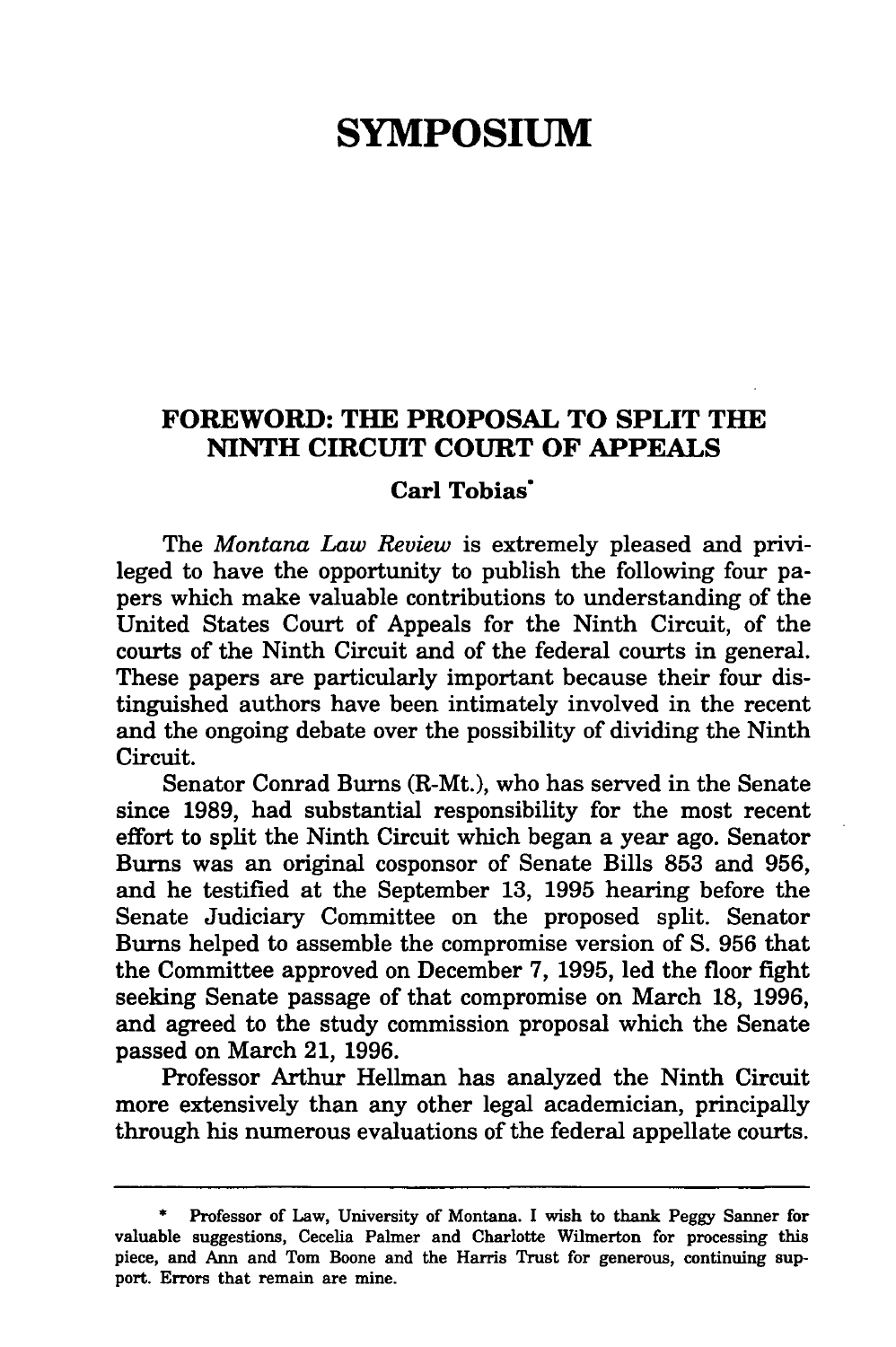Professor Hellman served as the Deputy Executive Director of the Commission on Revision of the Federal Appellate Court System (Hruska Commission), which studied the appeals courts and made suggestions for improving them more than two decades ago. He also served as Director of the Ninth Circuit Staff Attorney Office for two years.

Chief Judge Procter Hug, Jr., has served as a Judge of the Ninth Circuit Court of Appeals for nearly two decades. Chief Judge Hug assumed the important administrative position as head of the United States Courts for the Ninth Circuit when former Chief Judge J. Clifford Wallace resigned from that post in Spring of 1996 after more than a half-decade of dedicated leadership.

. Judge Diarmuid O'Scannlain has been a Circuit Judge of the Ninth Circuit for a decade. Before assuming the bench, Judge O'Scannlain rendered distinguished public service in federal and state government and engaged in private practice for two decades in Portland. During the September 1995 hearing on S. 956, Judge O'Scannlain became the first judge of the appellate court to state publicly that he favored division of the Ninth Circuit.

The present is a critical time for the federal courts, for the Ninth Circuit; and for the Montana Federal District Court which is one of fifteen districts within the circuit's purview. In addition to Chief Judge Hug's assumption of his new post as head of the United States Court for the Ninth Circuit, the Ninth Circuit and the Montana District have recently marked several milestones.

During 1995, the efforts of Senator Max Baucus (D-Mt.) to convince President Bill Clinton that he should assign a Ninth Circuit vacancy to Montana culminated in the Chief Executive's decision to do so. President Clinton appointed Sidney Thomas, a highly-respected Billings attorney, to that position. In January 1996, the United States Senate confirmed Thomas.

During 1995, Chief District Judge Paul Hatfield announced his intention to assume senior status after a decade and a half of dedicated service. During February, 1996, Chief Judge Hatfield assumed senior status, and Judge Jack Shanstrom became Chief Judge of the Montana District. Senator Baucus recommended that President Clinton name Donald Molloy, a highly-respected Billings attorney, to fill the opening. In May 1996, the Senate Judiciary Committee approved Molloy, and two months later the Senate confirmed Molloy.

The present is an especially critical time for the Ninth Circuit. That appellate court is the largest geographically, has the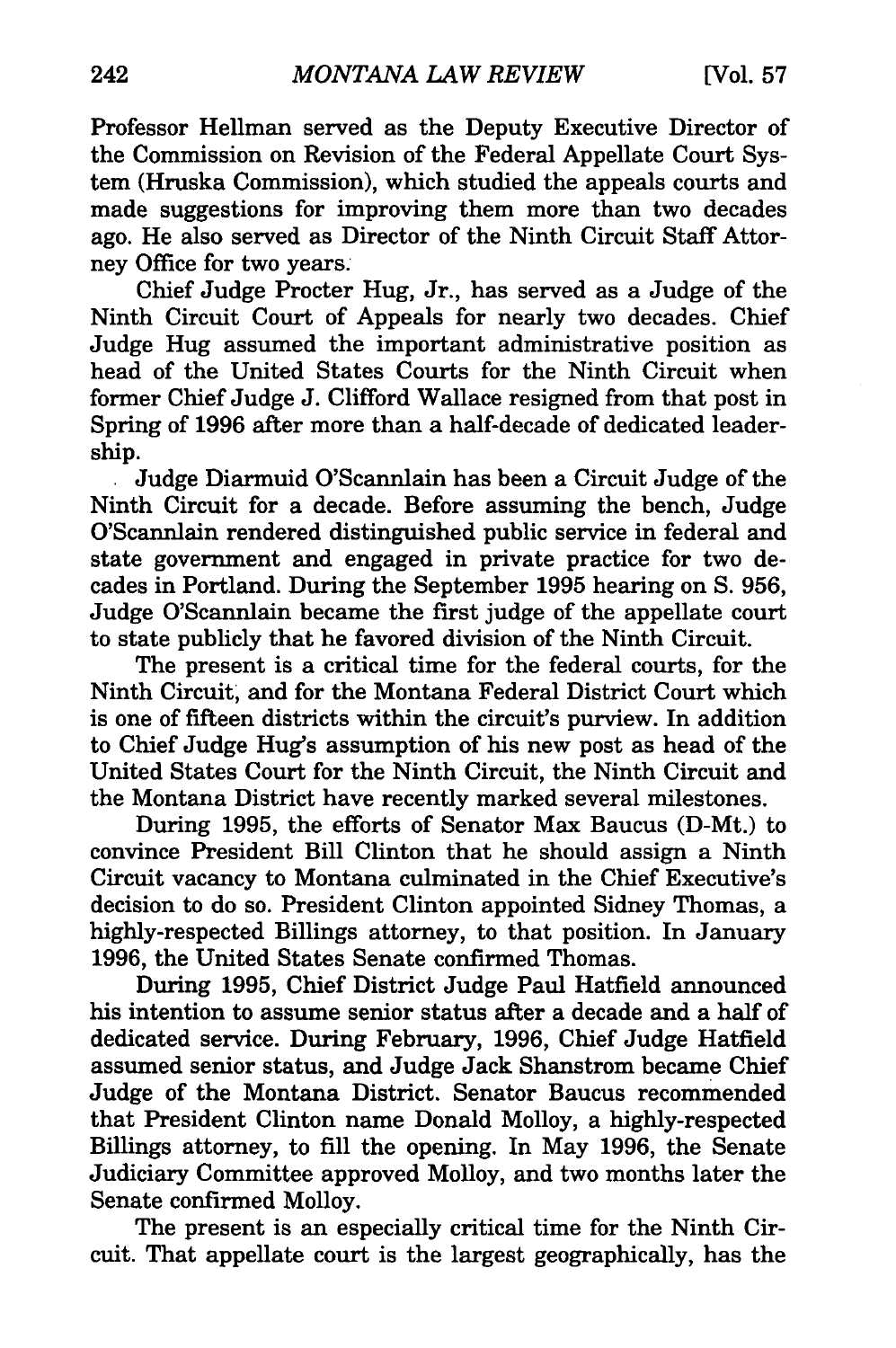biggest caseload, includes the greatest number of judges (28), and is the most expensive to operate. The Ninth Circuit is also considered to be a leader in numerous areas. Perhaps most important has been the court's willingness to experiment with a number of procedures for expediting appellate dispositions. The circuit's report on gender bias in the courts may well have been the most ambitious assessment of gender discrimination in the federal courts that has ever been undertaken. The circuit has also exercised leadership in numerous other areas, such as issues involving race and ethnicity, tribal courts, and review of local district procedures for consistency with the Federal Rules of Civil Procedure and Acts of Congress.

Introduction of S. 956 a year ago marked the fourth serious effort in a dozen years to divide the Ninth Circuit. Advocates of circuit-splitting argue that the court's size delays resolution of appeals and fosters inconsistency and that California judges, cases and attitudes dominate states in the Pacific Northwest. Opponents contend that size is a virtue which affords healthy diversity, that minimal inconsistency exists and that California does not dominate the court.

Senator Burns provides an insider's perspective on the recent effort to divide the Ninth Circuit and why he believes that circuit-splitting is desirable. The Senator affords the reasons for introduction of S. 956 and documents the Senate's treatment of the measure. Senator Burns then evaluates the relative merits of dividing the court by analyzing the arguments in favor of and against a split and finds that conditions in the circuit have steadily worsened since the early 1970s when the Hruska Commission recommended division. He concludes with several thoughts on the proposed commission.

Professor Hellman examines five reasons why he believes that splitting the Ninth Circuit is an idea whose time has not yet come. First, he urges that the proponents of circuit-splitting must bear the burden of showing that the division suggested will improve justice in the West. Second, Professor Hellman suggests that little weight be accorded to the 1973 Hruska Commission report. The scholar then argues that empirical studies do not substantiate claims that the Ninth Circuit has been unable to maintain consistency in its decisionmaking. He next rejects contentions that circuit law should reflect a Northwestern viewpoint. Finally, Professor Hellman admonishes that division of the court today could prevent Congress from instituting more thorough reform in the future.